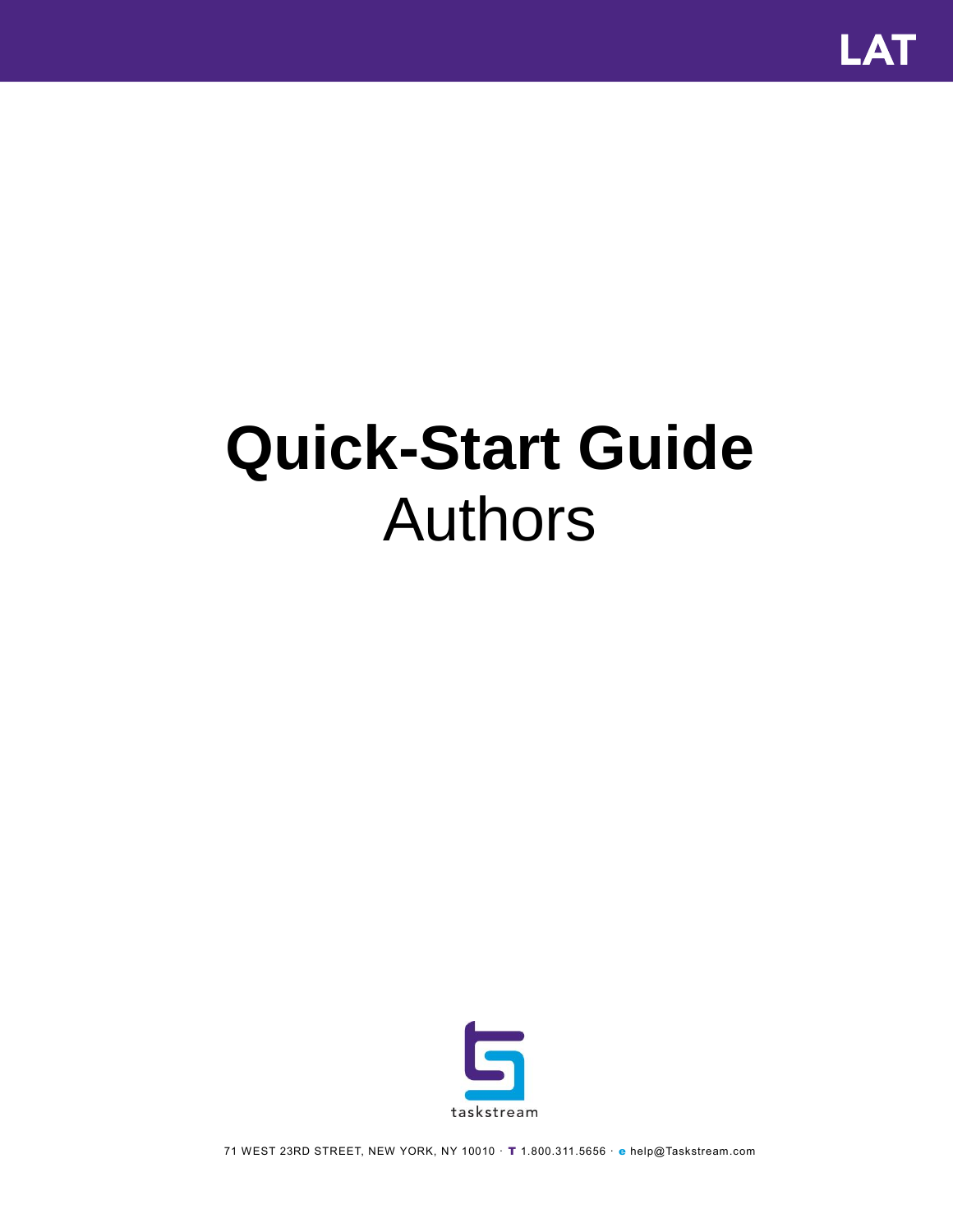## **Table of Contents**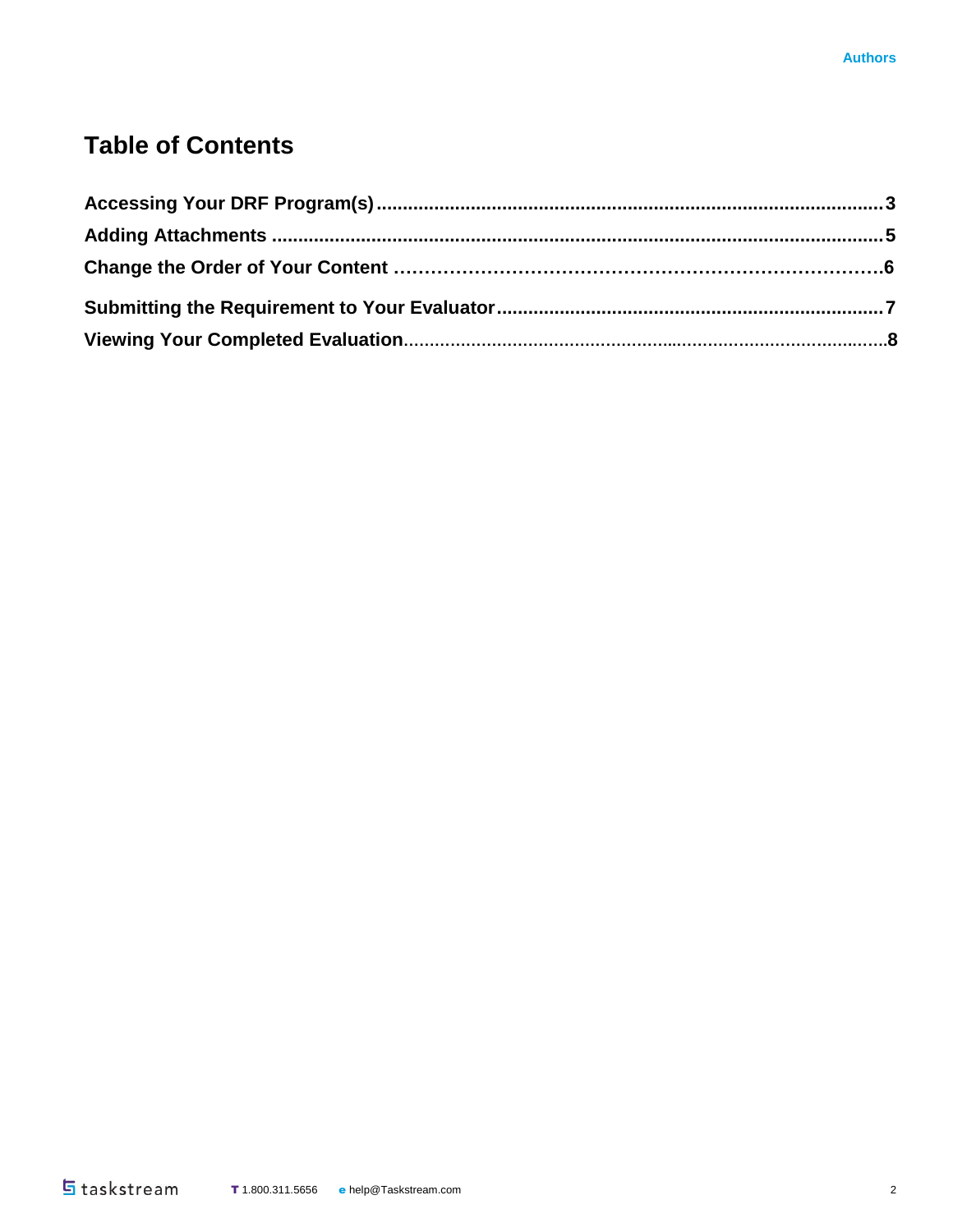### **Accessing Your DRF Program(s)**

1. To begin, go to [www.Taskstream.com](http://www.taskstream.com/) and log into Taskstream using your assigned username and password.

| <b>5</b> taskstream                                       |  |
|-----------------------------------------------------------|--|
| Please sign into your Taskstream<br>account.<br>Username  |  |
| Password                                                  |  |
| SIGN IN 2<br>FORGOT LOGIN<br><b>CREATE/RENEW ACCOUNT:</b> |  |
| REDUCTTIVELY:                                             |  |
|                                                           |  |

2. To access your Directed Response Folio (DRF), click the name of the DRF program from the home page.

| $\hat{\mathbf{n}}$ | Folios & Web Pages | Lessons, Units & Rubrics                    | Standards | Communications | <b>Resources</b>                         |
|--------------------|--------------------|---------------------------------------------|-----------|----------------|------------------------------------------|
|                    | Work on a program  |                                             |           |                |                                          |
|                    |                    |                                             |           |                | ⊞ ≣<br>Customize Display                 |
| <b>DRF</b>         |                    | <b>DRF PROGRAM</b><br>COM 100 Spring 2011 » |           | <b>DRF</b>     | <b>DRF PROGRAM</b><br>Counseling »<br>7m |

3. You will see the structure of your Directed Response Folio (DRF) in the left frame.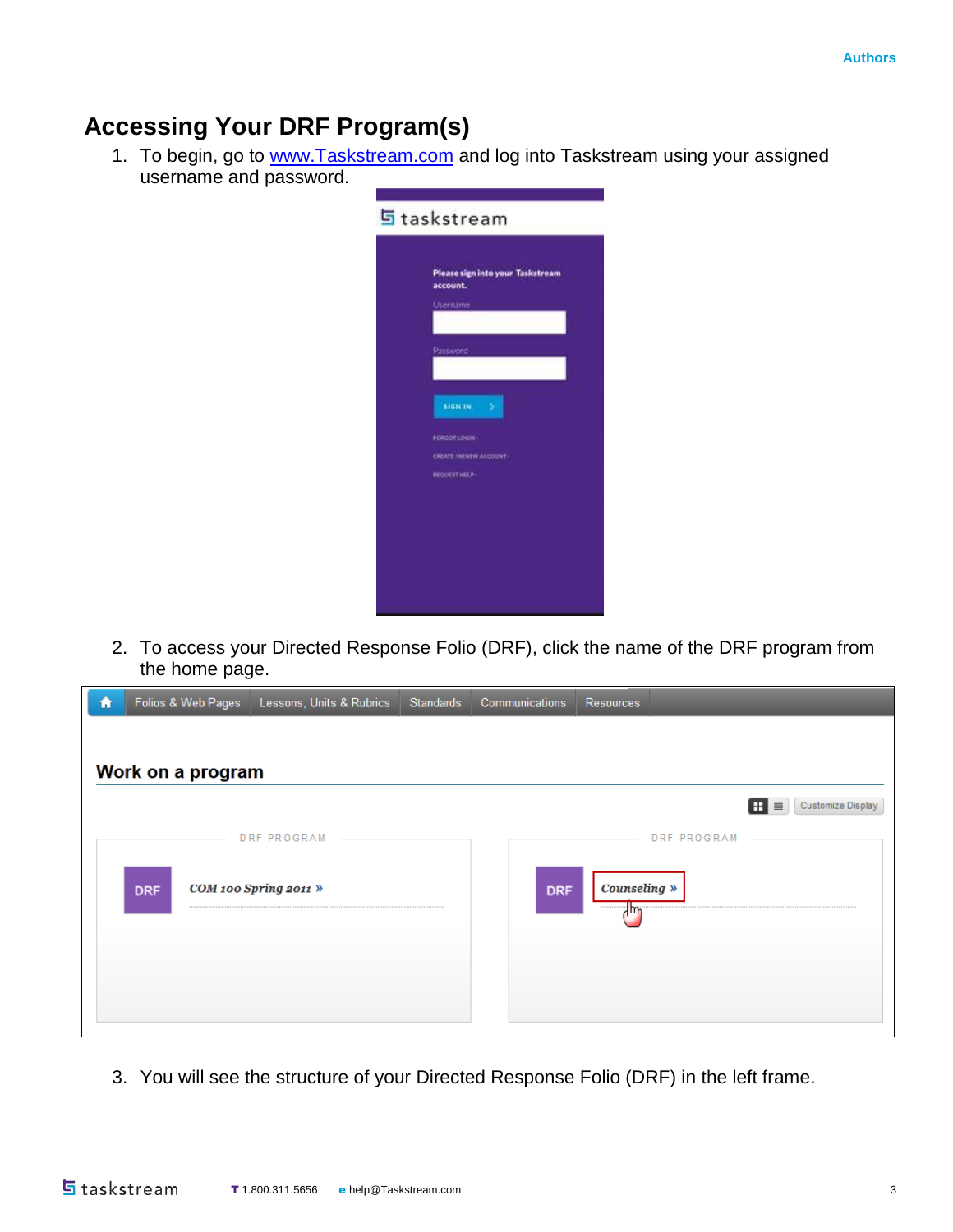| Counseling<br>Template: Counseling MA<br>Preview as Folio                                                                                                          |                                                                           |                                                                                                                         | Comments | 魯 Scores/Results                                                                                                                                                                                                                                                                                                                                                                                                                                                              | <b>Options</b> |
|--------------------------------------------------------------------------------------------------------------------------------------------------------------------|---------------------------------------------------------------------------|-------------------------------------------------------------------------------------------------------------------------|----------|-------------------------------------------------------------------------------------------------------------------------------------------------------------------------------------------------------------------------------------------------------------------------------------------------------------------------------------------------------------------------------------------------------------------------------------------------------------------------------|----------------|
| Expand All Collapse All<br><b>General Information</b><br>$\exists$ CNSL 332                                                                                        | Welcome to the Counseling program<br><b>Getting Started with Programs</b> |                                                                                                                         |          | <b>Program Links</b><br>• Overview                                                                                                                                                                                                                                                                                                                                                                                                                                            |                |
| Case Study<br><b>♦ Essay</b><br>$=$ CNSL 425<br>Case Study<br><b>Essay</b><br>Site Visit<br>Site Visit Evaluation<br>Midterm Assessment<br><b>Einal Assessment</b> | Mentoring Services at 1.800.311.5656 for help starting your work.         | If this is your first time working within DRF programs, you may wish to view or print our Getting Started Guide or call |          | <b>Ø</b> More Help<br>In the DRF program, add work<br>to your DRF (Directed Response<br>Folio) in the Work tab. View<br>evaluation results in the<br>Scores/Results tab, and find<br>other options (like e-mailing and<br>publishing options) in the<br>Options tab.<br>. Take a Flash Tour of the<br>Author Interface<br>• Take a Flash Tour on How to<br>Add/Submit Work<br>• More about DRF programs<br>. More about how to add<br>content<br>• More about Program Options |                |

4. Find the appropriate standard/course in the structure section and click the desired requirement. The content of the chosen requirement section will be displayed in the right frame area. You can view the directions for the requirement by clicking on **Directions**. If you would like to see the rubric being used to evaluate your work, click the **Evaluation Method** link for that requirement.

| Counseling                                                                                                                                                                                                                                                                                                                                                                                                                                                                                                                                                                                                                                                |                                                            |
|-----------------------------------------------------------------------------------------------------------------------------------------------------------------------------------------------------------------------------------------------------------------------------------------------------------------------------------------------------------------------------------------------------------------------------------------------------------------------------------------------------------------------------------------------------------------------------------------------------------------------------------------------------------|------------------------------------------------------------|
| Template: Counseling MA                                                                                                                                                                                                                                                                                                                                                                                                                                                                                                                                                                                                                                   | D Work   % Comments   每 Scores/Results   © Options         |
| Preview as Folio                                                                                                                                                                                                                                                                                                                                                                                                                                                                                                                                                                                                                                          | <b>Request Comments</b><br><b>Status: Work Not Started</b> |
| $\blacktriangle$<br>Expand All Collapse All<br>$\Diamond$ Essay<br><b>General Information</b><br>$\nabla$ Directions<br>$\Box$ CNSL 332<br>Please upload your 6-8 page research essay.<br>Case Study<br><b>▼ Evaluation Method</b><br>Essay<br>A rubric is used in this Evaluation.<br>$C$ <sub>CNSL</sub> 425<br>Name of rubric: Essay Evaluation Rubric [View rubric]<br>Final scoring method: Score is automatically compuled based on rubric criteria scores<br>Case Study<br><b>Essay</b><br>□ Site Visit<br>Site Visit Evaluation<br>Midterm Assessment<br><b>Einal Assessment</b><br>Of To begin, select the type of content you would like to add | <sup>O</sup> Help on this Page                             |
| Add: Thext & Image   Slideshow   9 Standards   0 Attachments   1 Videos   9 Links   Fembed Media                                                                                                                                                                                                                                                                                                                                                                                                                                                                                                                                                          |                                                            |
|                                                                                                                                                                                                                                                                                                                                                                                                                                                                                                                                                                                                                                                           |                                                            |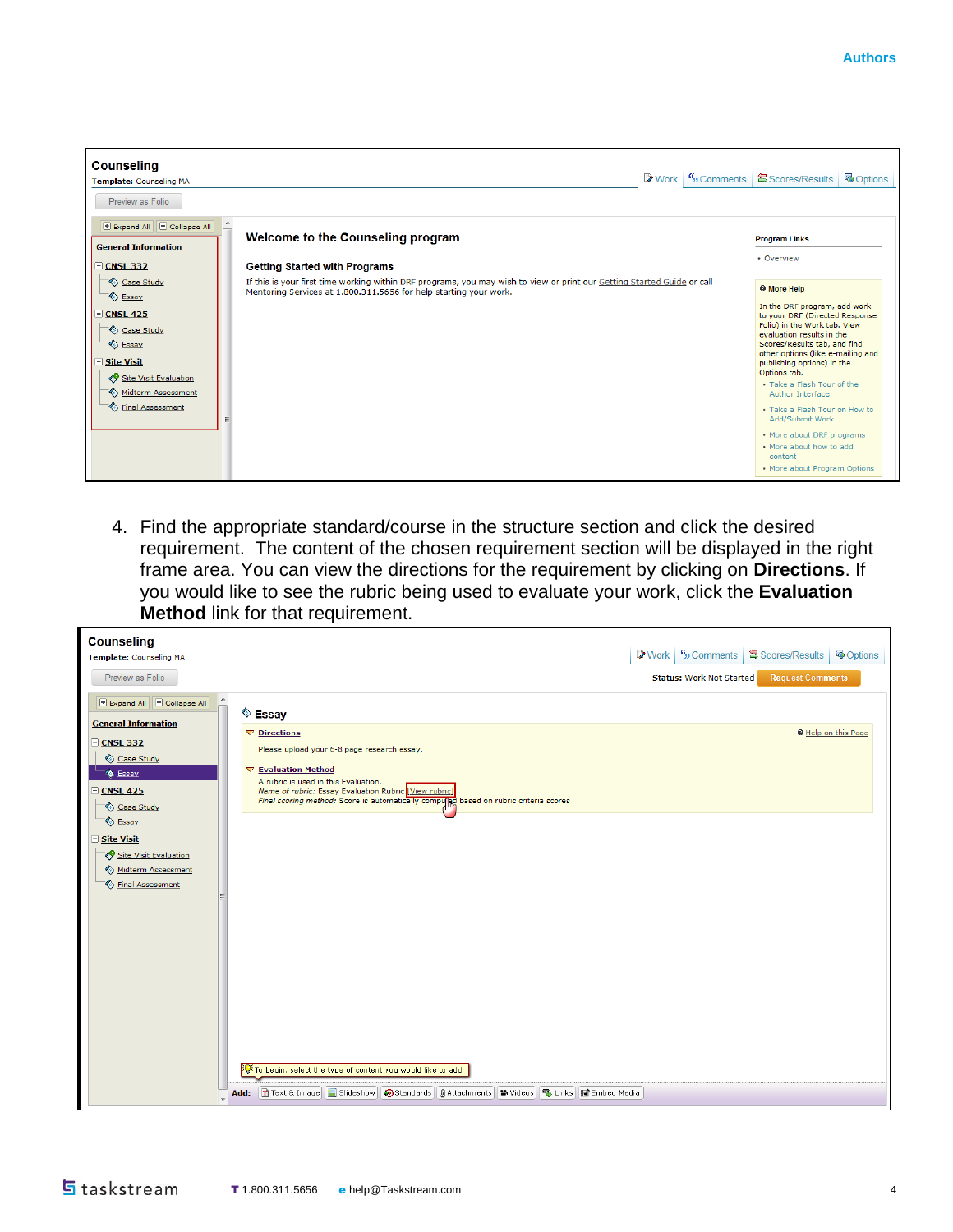5. If you need to complete a form, click the **Complete Form** button

| ▼ Form: Midterm Assessment Form                        | ि Complete Form |
|--------------------------------------------------------|-----------------|
| Please complete this form as part of this requirement. | 1m              |

6. When you are ready to add work, click the button from the bottom *Add* toolbar that corresponds with the type of content you wish to add. You can choose to add **Text & Image**, **Slideshow**, **Standards**, **Attachments**, **Videos**, **Links,** and **Embed Media**.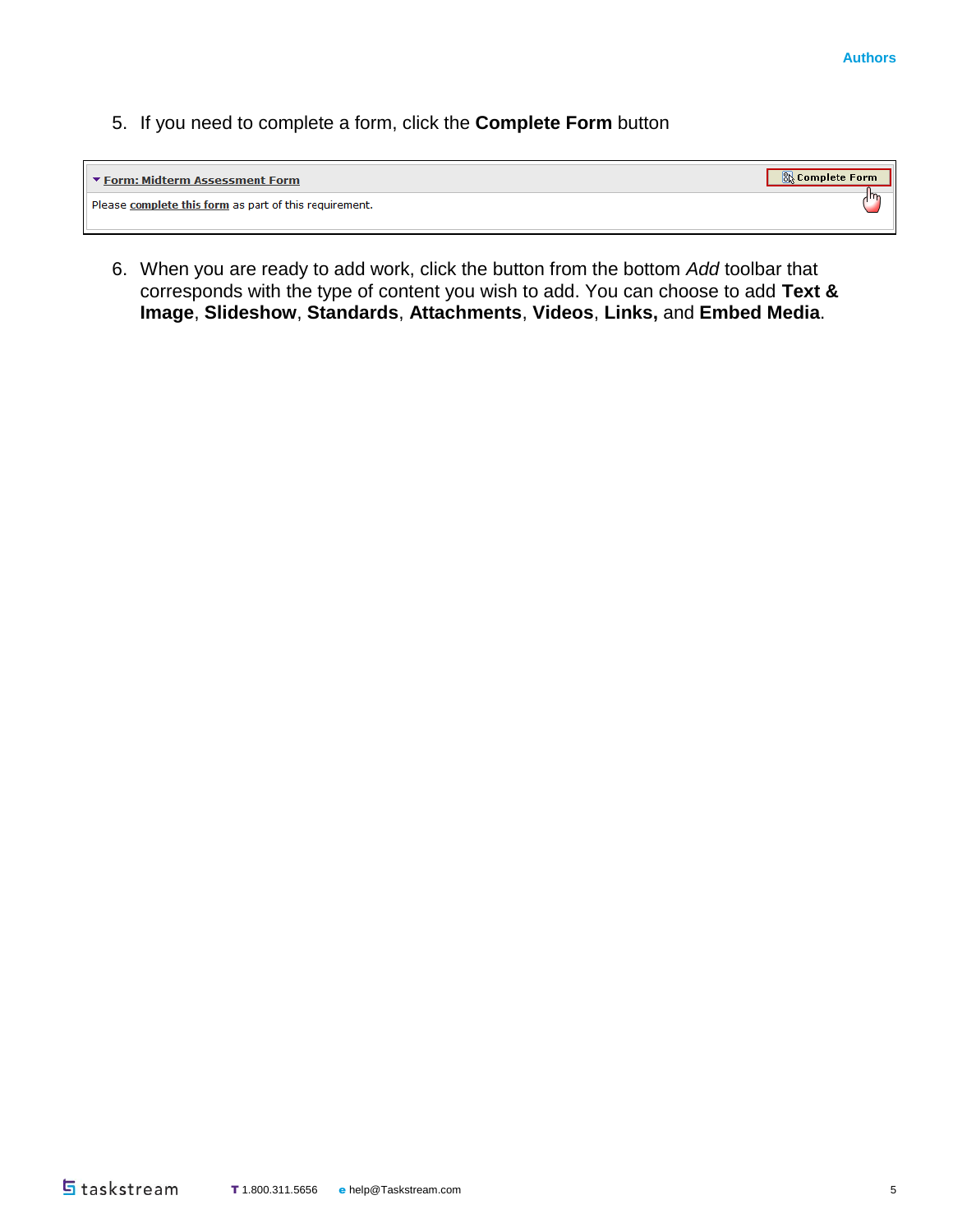#### **Adding Attachments** (if you are working in Internet Explorer, please turn to page 6)

- 1. Select the type of file you wish to add.
	- If you choose to add a file saved on your computer, click the *Upload from Computer* option.



- $\circ$  Use the dialog box to find the file(s) on your computer. (You can upload a single file or multiple files. To upload multiple files, press and hold Control (CTRL) or Shift and then click each file individually.)
- $\circ$  Once you have selected the file(s) you want to upload, click Open.
- $\circ$  In the next window you can edit your file name(s) and/ or add a description (optional) and then click <sup>1</sup> Start upload
- o Once your files have uploaded, click on Finished (remember that you will still have to Submit Work after this step; see the instructions further down for details).

| Filename         | Description    |            |                    | <b>Size</b> | <b>Status</b> |  |
|------------------|----------------|------------|--------------------|-------------|---------------|--|
| Abstract.docx    |                |            | $\cdot$ : :        | $1$ MB      | $100\%$       |  |
| Bibliograpy.docx |                |            | $\ddot{\cdots}$    | $1$ MB      | 100% ↓        |  |
| First draft.docx |                |            | $\ddot{\cdots}$    | $1$ MB      | 100% ↓        |  |
|                  |                |            |                    |             |               |  |
| + Add files      | ↑ Start upload | Clear List | Uploaded 3/3 files | 4 MB        | 100%          |  |
|                  |                |            |                    |             | Finished      |  |

- If you choose to add a previously uploaded file, select the *Attach a previously uploaded file* option, and then select the category of work and the specific work product where the file is attached. Click the **Add File** button when finished.
- If you choose to add work that you created in Taskstream, select the *An artifact created in Taskstream* option. You will then be able to select the type of work to be added (web page, web folio, etc.), and the specific work you would like to attach. Click the **Add File** button when finished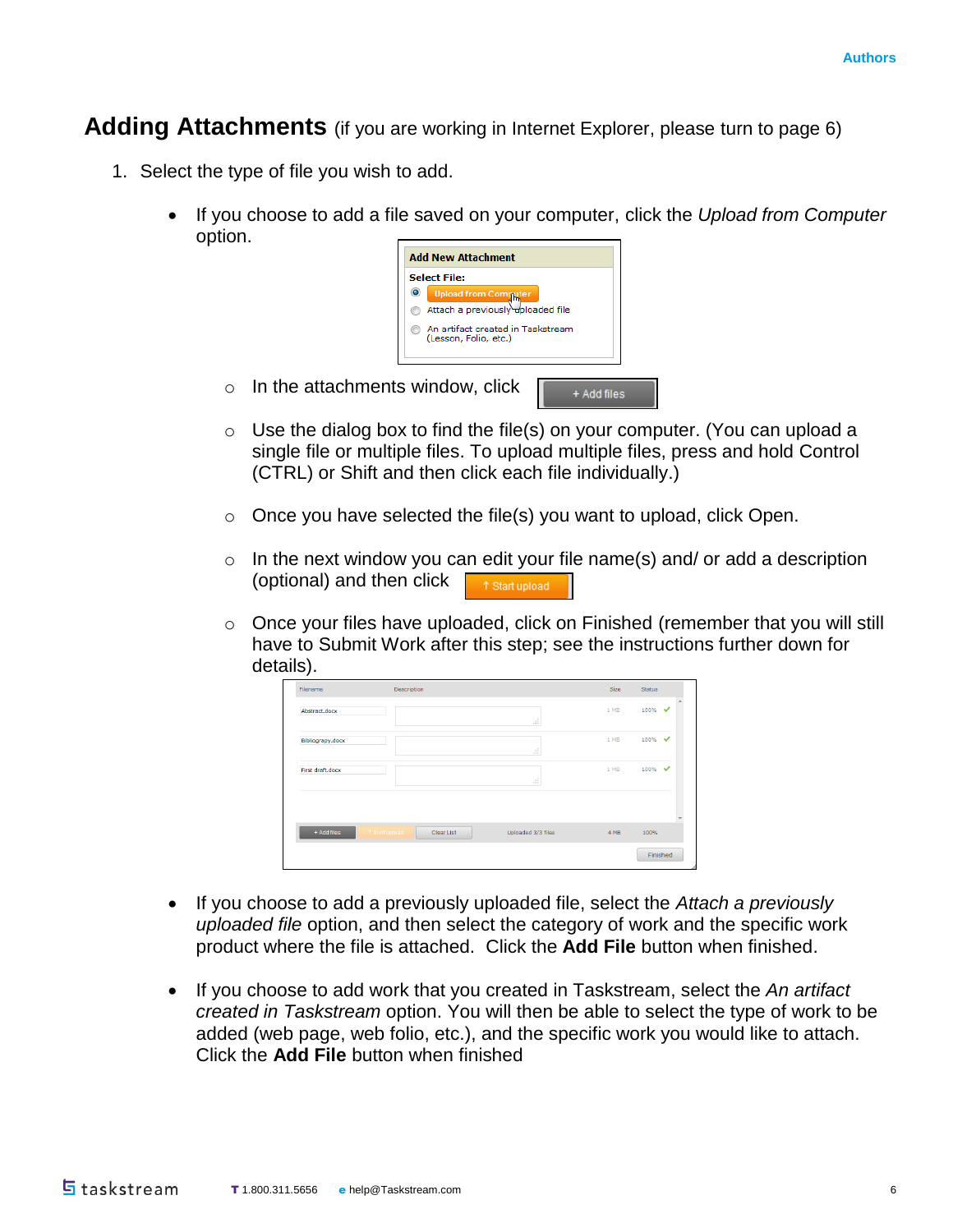2. When you are done adding attachments, click **Save and Return** to go back to the main program work area.



**You have now successfully attached work to your Directed Response Folio (DRF)!**

#### **Attaching documents using Internet Explorer**

- 1. After clicking the Attachments button, click Browse on the left side (it might say Choose File).
- 2. Find the file on your computer, select it, and click Open.
- 3. You can file name(s) and/ or add a description (optional).
- 4. Click the Add File button at the base of the Add New Attachment box.

Once the file is uploaded, you may click Browse (or Choose File) again to attach another document, or Save and Return to go back to the Work Area.

| <b>Add New Attachment</b> |                                                        |  |
|---------------------------|--------------------------------------------------------|--|
| <b>Select File:</b>       |                                                        |  |
|                           | A file saved on your computer                          |  |
| Browse <sub>-</sub>       | No file selected.<br>Attach A previously uploaded file |  |

| <b>Add New Attachment</b>                                     |
|---------------------------------------------------------------|
| <b>Select File:</b>                                           |
| a A file saved on your computer                               |
| Browse. SupportingDocument.docx                               |
| Attach a previously uploaded file                             |
| An artifact created in Taskstream<br>(Rubric, Web page, etc.) |
| Name File:                                                    |
| <b>Description:</b> (Optional)                                |
|                                                               |
| <b>Add File</b><br>Check Spelling                             |

|                                                                                                                                                                                                                                                                        |                                          | Your file was successfully added and appears on the list below. |                                     |
|------------------------------------------------------------------------------------------------------------------------------------------------------------------------------------------------------------------------------------------------------------------------|------------------------------------------|-----------------------------------------------------------------|-------------------------------------|
| Cancel<br><b>Add New Attachment</b>                                                                                                                                                                                                                                    | <b>Currently Attached Uploaded Files</b> |                                                                 | Save and Return                     |
| <b>Select File:</b><br>A file saved on your computer<br>Browse<br>Attach a previously uploaded file<br>◉<br>An artifact created in Taskstream<br>(Lesson, Folio, etc.)<br>◉<br><b>Name File:</b><br><b>Description: (Optional)</b><br>$\hat{\overline{\phantom{a}}}\,$ | $\mathbf{w}$<br>Assignment.docx          | Word Document (Open XML)                                        | Delete<br>View<br>Edit<br>Standards |
| <b>Attach Standards: (Optional)</b><br>Attach standards to this file<br>Check Spelling Add File<br>Cancel                                                                                                                                                              |                                          |                                                                 | <b>Save and Return</b>              |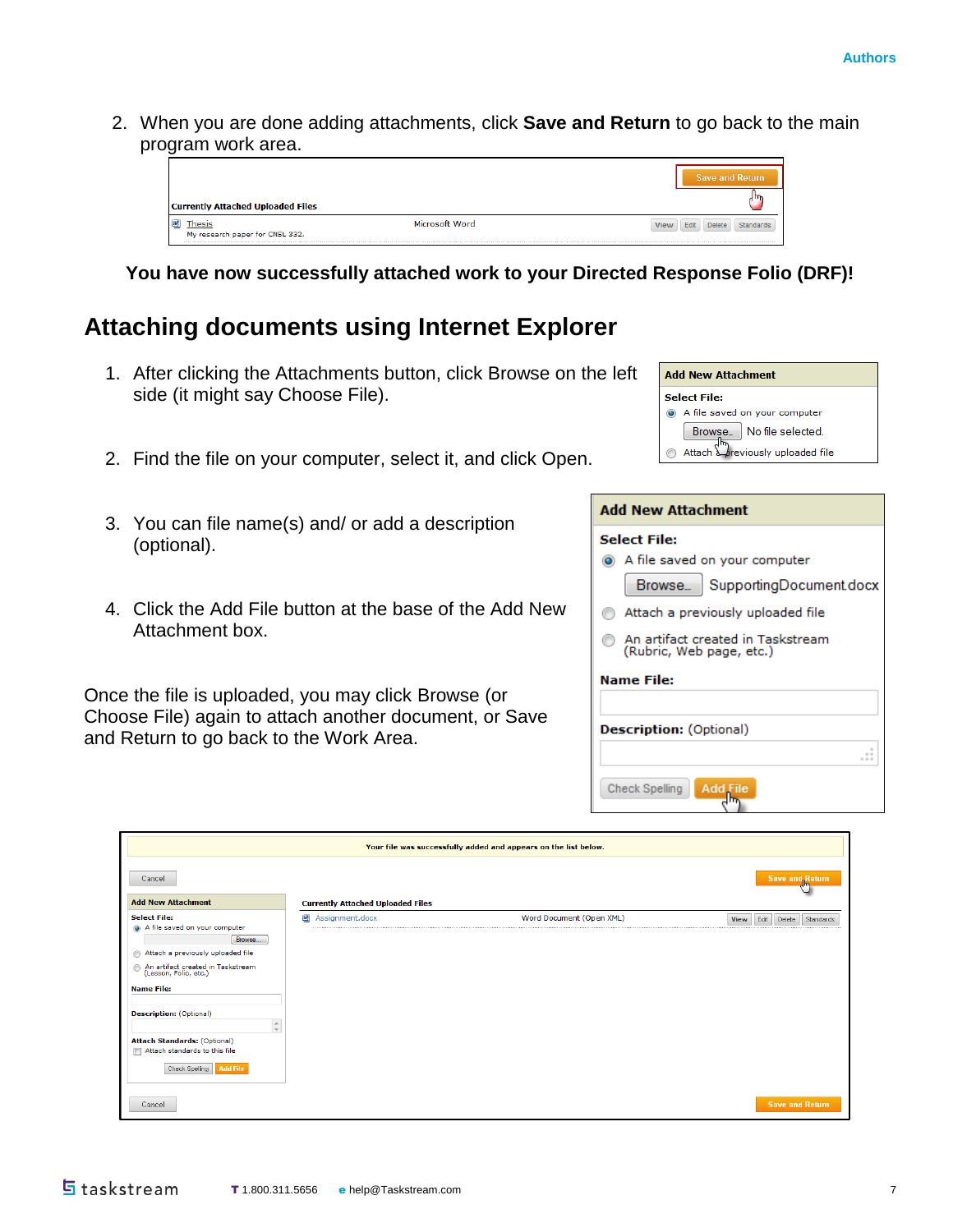#### **Change the Order of Your Content**

 $\mathbb{F}_{\mathbb{R}}^{\mathbb{R}}$  Once you have added at least two (2) content sections to any area, a **Reorder Content** button *is displayed at the top of the right work panel. Use this button to reorganize the various types of content you have added.*

- 1. Click Repretation Content in the right work panel.
- 2. In the *Drag to Reorder Content* pop-up box you will see the various content types that you have already added to the selected area. There are two approaches to Reorder Content:

| <b>Drag to Reorder Content</b>                   | ◙       | Drag and drop content sections                                                                                         |
|--------------------------------------------------|---------|------------------------------------------------------------------------------------------------------------------------|
| <b>Click and Drag</b><br>Slideshow<br>EmbedMedia | 5       | • Select (click with mouse or, if using a<br>touch-screen, tap) the row of the<br>content type that you want to move.  |
| = Form<br>Standards                              | 2<br>3  | • Drag that row through the list to the<br>preferred new position. As you drag,<br>an orange placeholder indicates the |
| Text & Image                                     | 4       | potential new positions in which the<br>selected item might land.                                                      |
| Cancel<br>Save                                   | Reorder | • Release the "drag." The row comes<br>to rest in the last position held by the<br>placeholder.                        |
|                                                  |         | • Click the <b>Save</b> button.                                                                                        |
|                                                  |         | Manually re-number content type                                                                                        |

#### **sections**

- Type new position numbers in the text boxes that display to the far right of every content type on this list.
- (*Optional*) Preview your new display order by clicking the **Reorder** button that appears below the column of text boxes. The new order is applied immediately: any numbering conflicts are automatically resolved, and rows automatically shift position according to their new numbers.
- If your manual entry includes duplicate numbers, for example if two rows are marked as "3", the reorder function will automatically resolve these conflicts.
- Click the **Save** button.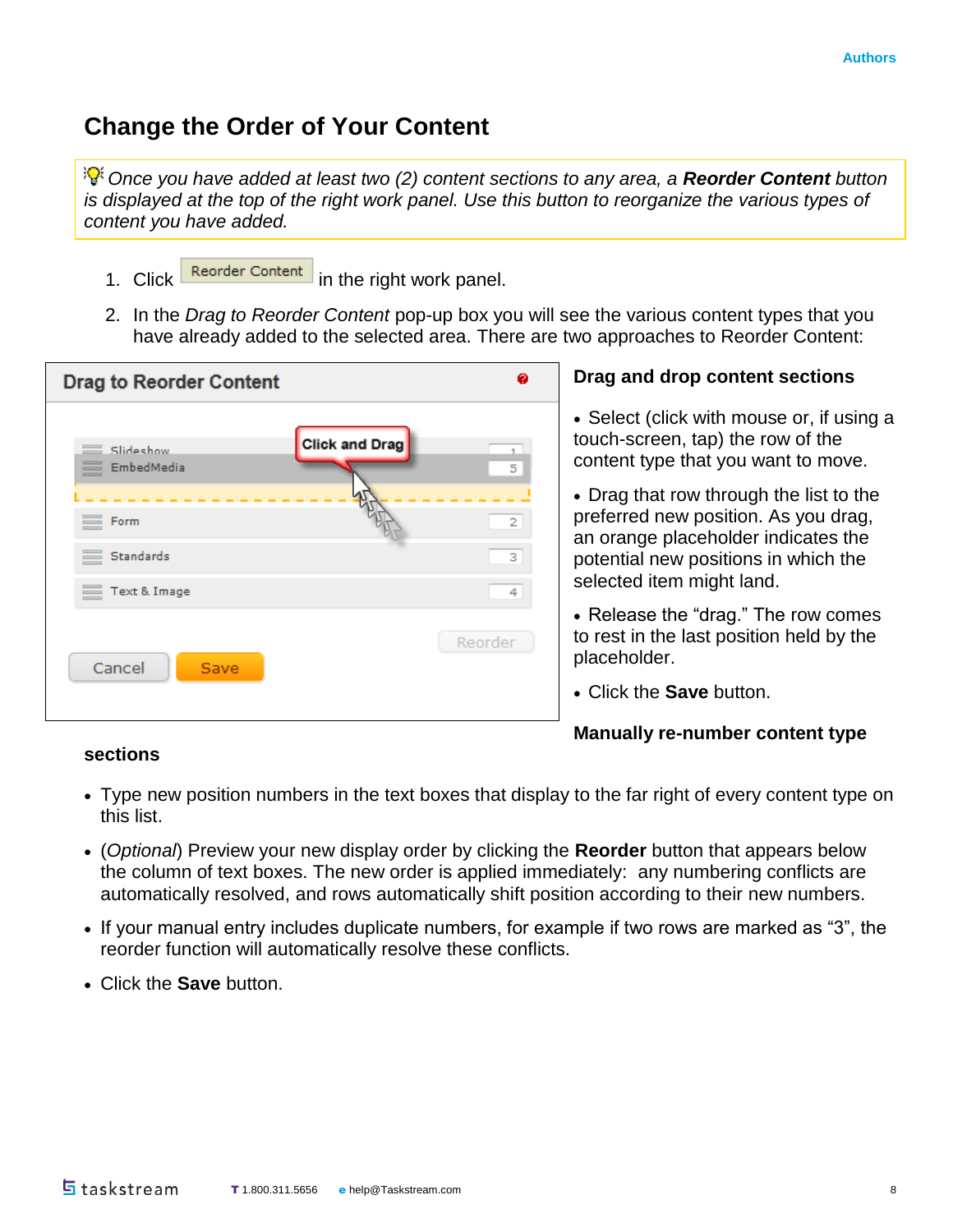## **Submitting the Requirement to Your Evaluator**

1. Click the **Submit Requirement** button from the top of the Work tab.

| <b>Counseling</b><br>Template: Counseling MA                                            | ■ Work   ", Comments   每 Scores/Results  <br><b>Options</b> |
|-----------------------------------------------------------------------------------------|-------------------------------------------------------------|
| Are you sure you want to submit Essay (of CNSL 332) for Evaluation?                     |                                                             |
| Your work will be locked and no further edits will be possible.                         |                                                             |
| Add optional comments for your evaluator                                                |                                                             |
| This is the final draft of my thesis.                                                   |                                                             |
|                                                                                         |                                                             |
| <b>Check Spelling</b><br>Cancel                                                         | Yes - Submit My Work                                        |
| C.<br>Eallow the instructions on the coroon to outpoit your conjanment and add commants |                                                             |

2. Follow the instructions on the screen to submit your assignment and add comments, as necessary.